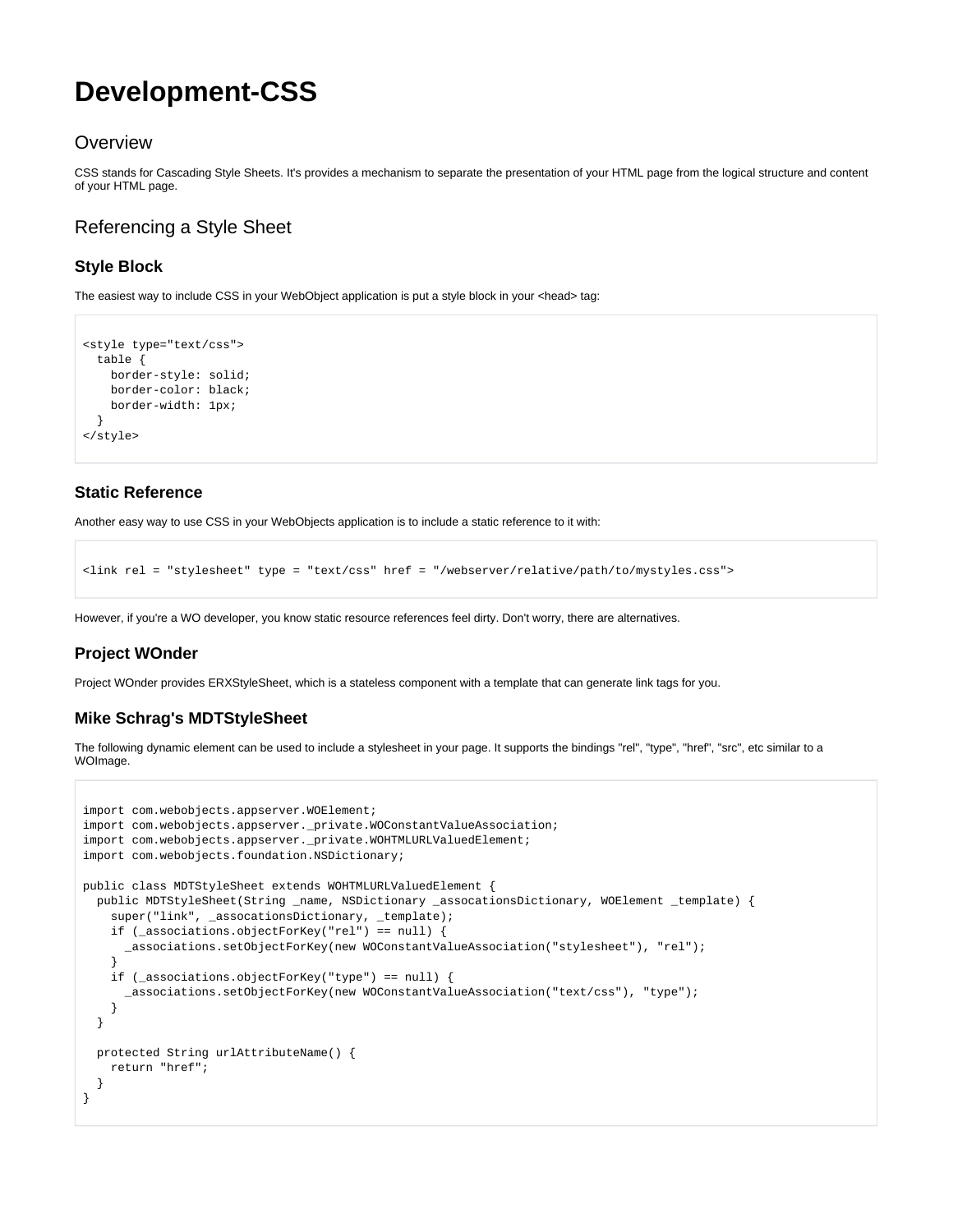# Stylesheet Component

Here is a trivial example on how to define style sheets properties at runtime:

Simply create a component with your style sheets properties:

```
<style type = "text/css">
  a { color: <webobject name = "LinkColor"></webobject>; text-decoration:none; }
  a:hover { color: #ff9933; }
  a:visited { color: <webobject name = "LinkColor"></webobject>; }
  a:visited:hover { color: #ff9933; }
  body { margin-top:0px; margin-bottom:0px; margin-left:0px; margin-right:0px; background-color:#FFFFFF; text-
align:left; }
  input { font: 100% Verdana, Arial, san-serif; }
   .Title { font: <webobject name = "TextFont"></webobject>; }
   .Label { font: <webobject name = "LabelFont"></webobject>; }
   .WhiteLabel { font: <webobject name = "LabelFont"></webobject>; color:#666666; }
   .Text { font: <webobject name = "TextFont"></webobject>; }
  .MonoText { font: <webobject name = "MessageFont"></webobject>; }
  .Quote { font: <webobject name = "MessageFont"></webobject>; font-style: italic; margin-left: 20px; }
  .Line { height:1px; background-image:url(<webobject name = "LineUrl"></webobject>); }
  .Space { height:8px; }
   .Highlight { background-color:#cccccc; }
  .DarkHeader { background-image:url(<webobject name = "DarkHeaderUrl"></webobject>); }
  .Header { background-image:url(<webobject name = "HeaderUrl"></webobject>); }
   .Margin { width: 40px; vertical-align:top; }
   .Full { width: 100%; height: 100%; text-align:left; vertical-align:top; }
   .FullWidth { width: 100%; text-align:left; vertical-align:top; }
  .FillerWidth { width: 99%; text-align:left; vertical-align:top; }
  .FillerHeight { height: 99%; }
  .HalfWidth { width: 49%; text-align:left; vertical-align:top; }
  .OneThirdWidth { width: 33%; text-align:left; vertical-align:top; }
   .TwoThirdWidth { width: 66%; text-align:left; vertical-align:top; }
   .FixColumn { width: 250px; text-align:left; vertical-align:top; }
  .AltMargin { width: 40px; text-align:left; vertical-align:top; background-image:url(<webobject name = "AltUrl"
></webobject>);
       background-position: center center; background-repeat: no-repeat; }
</style>
```
And use some wod for the parameters: